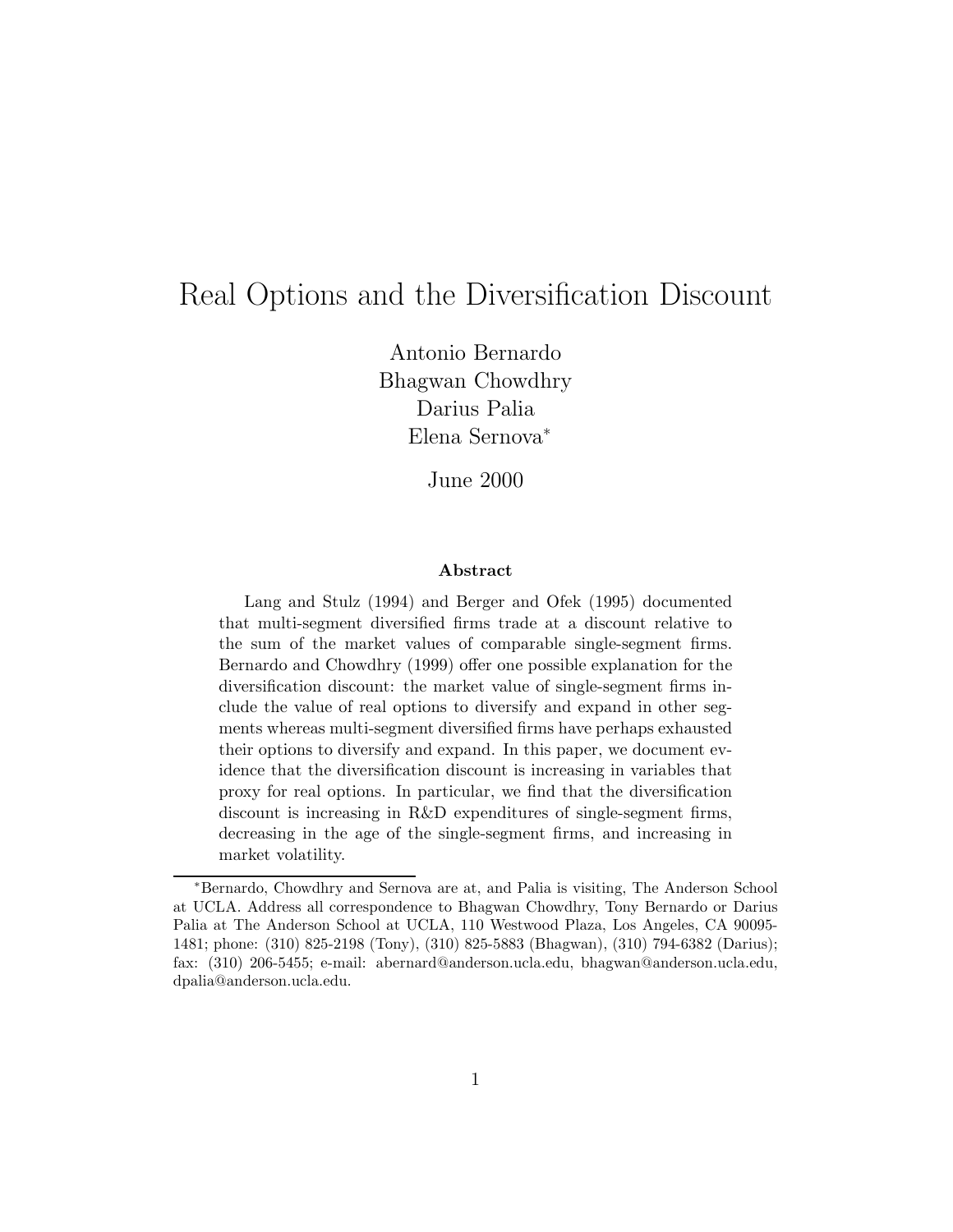# 1 Introduction

A number of scholars have argued that a firm's investment strategy is determined by leveraging the capabilities, skills and assets (i.e., resources) that are the source of its competitive advantage (Penrose, 1959, Wernerfelt, 1984, Barney, 1991, Collis and Montgomery, 1998). Bernardo and Chowdhry (1999) argue that firms *learn* about the resources they possess by undertaking (and observing the outcomes of) real investments. The realizations of cash flows from these investments provide valuable information about the firm's resources which can be used to guide future investment decisions. Thus, when making investment decisions, firms will optimally consider both the standalone cash flows and the value of the information the firm is expected to learn. The value of this information will depend on the current state of information about the firm's resources and on the level and types of real investment opportunities  $-$  or real options  $-$  that are available to the firm to exploit in the future (Dixit and Pindyck, 1994, and Trigeorgis, 1996).

In this paper, we argue that real options can explain some of the diversification discount - the well-documented empirical result that the market value of diversified firms operating in several business segments appear to be less than the sum of the market values of single segment firms operating in corresponding businesses (Lang and Stulz, 1994, and Berger and Ofek, 1995). This is because the market value of single-segment firms include the value of real options to diversify and expand in other segments whereas multi-segment diversified firms have perhaps exhausted their options to diversify and expand (Bernardo and Chowdhry, 1999). We test this conjecture in three different ways.

First, we argue that if the market value of a single-segment firm includes the value of its real options to diversify and expand into other lines of business, then we should expect a positive relation between a measure of firm's real options and the future number of segments in which it operates. We document evidence consistent with this prediction. Second, we examine the differences between multi-segment diversified firms and firms synthesized by putting together single segment firms that mimic the composition of segments in the diversified firm. We do indeed find that multi-segment firms consist of segments that have smaller real options compared to the corresponding median single-segment firms by showing that diversified firms spend less on R&D, have larger fraction of assets that are tangible, generate larger cash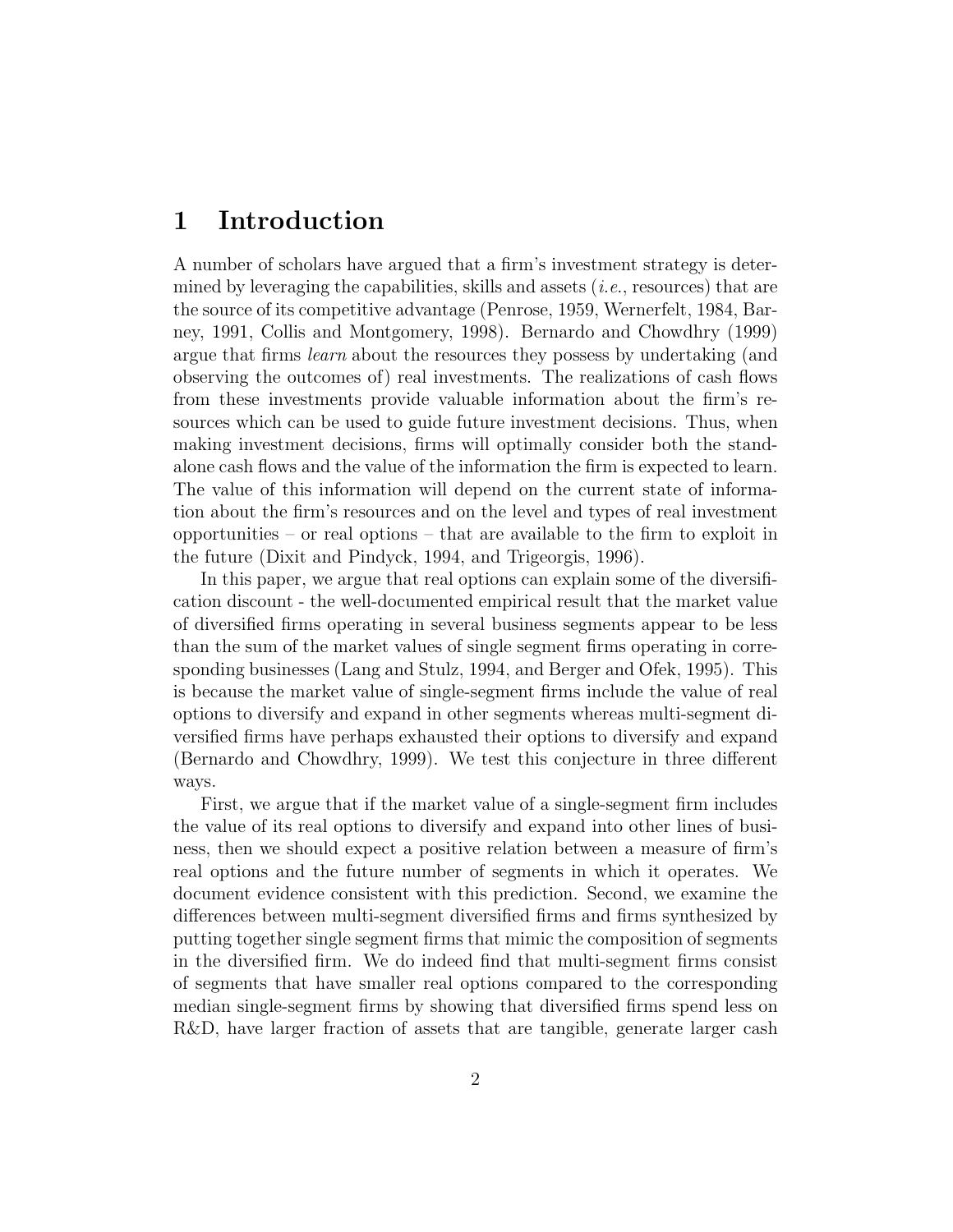flows and are bigger in size compared to the equivalent synthesized firms. Third, we document evidence that the diversification discount is increasing in variables that proxy for real options. In particular, we find that the diversification discount is increasing in  $R\&D$  expenditures of single-segment firms, decreasing in the age of the single-segment firms, and increasing in market volatility. 1

Several theoretical papers have suggested that the diversification discount could be a manifestation of value destruction in diversified firms as a result of agency problems (Montgomery, 1994, Scharfstein and Stein, 1997, Rajan, Servaes and Zingales, 1998). Many empirical papers have related the diversification discount to managerial agency problems.<sup>2</sup> While these papers suggest that the diversification discount is generally explained by managerial agency problems, our paper suggests that part of the diversification discount might be explained by real options. Chevalier (1999) also provides evidence that diversification *per se* may not be associated with destruction in value.

<sup>&</sup>lt;sup>1</sup>There is some evidence that diversification and firm age are positively related; see Mueller  $(1972)$  and Montgomery  $(1994)$ . Matsusaka  $(1998)$  studies a sample of 63 firms that were diversified in 1972 and finds that most of these firms were specialized 10 years earlier and many refocused over the next 10 years.

 ${}^{2}$ For example, Denis, Denis and Sarin (1997) find no evidence that the diversification discount is lower when managerial ownership is higher, but find a U-shape relationship between a firm's reported segments and their managerial ownership levels. Lamont (1997) finds that the exogenous oil price increase of 1986 led diversified oil companies to reduce investment in their non-oil divisions, in contrast to a comparable sample of single-segment, non-oil, stand alone firms. He also finds that this cross-subsidization is inefficient, because prior to the oil shock, the non-oil division of the diversified firm underperformed their stand alone counterparts while they still invested at the same rate. Berger and Ofek (1995) find that unrelated segments of diversified firms overinvesting in low-q industries resulted in a higher diversification discount. Shin and Stulz (1998) find that the investment of the smallest division of the diversified firm is positively related to the cash flow of other segments, in contrast to the investment of the largest division of the diversified firm. They hence suggest that the investment policy of the diversified firm is inefficient because changes in the cash flows of other segments affect investment in low-q divisions and high-q divisions similarly. Scharfstein (1998) finds that diversified firms misallocate capital by overinvesting in divisions with bad investment prospects (as measured by the industry- $q$ of comparable single segment firms) and underinvesting in divisions with good investment prospects, and this "socialistic" investment policy is reduced when managerial ownership levels is higher. Palia (1999) finds that the diversification discount is reduced when the diversified firm has better corporate governance structures (for example, a stronger CEO's pay-performance sensitivity, and a smaller board).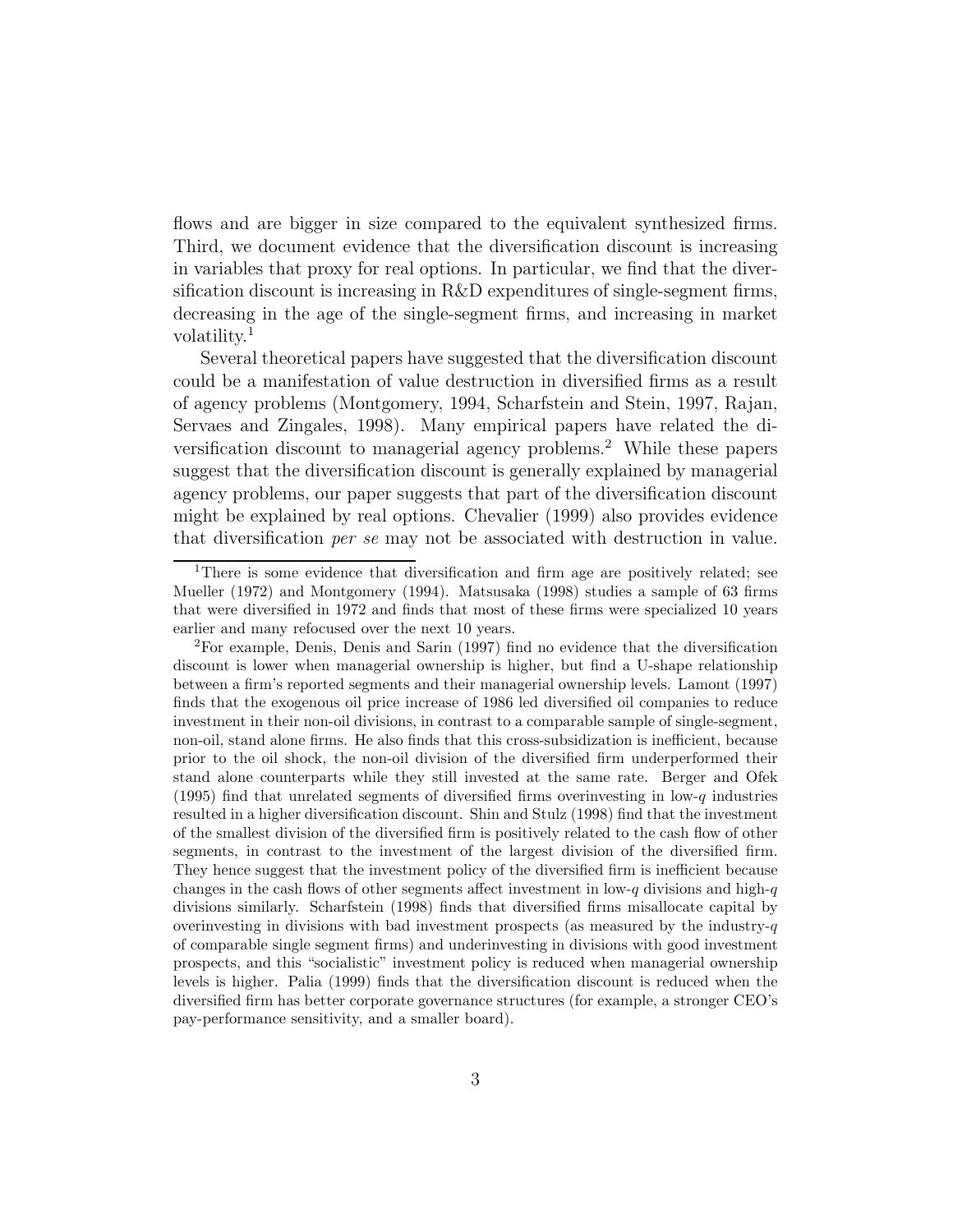She examines the behavior of merging firms  $prior$  to the mergers and finds that it is not very different from that after the mergers. Furthermore, she finds evidence that announcement returns for diversifying firms are often positive. She thus attributes the results in the literature about value destruction in diversified firms to selection bias. A stronger claim is made by Campa and Kedia (1999) who suggest that diversification does not necessarily destroy value but rather that firm characteristics that explain firms' decision to diversify are also associated with these firms trading at a discount. They show that once you control for various firm characteristics, the diversification discount becomes much smaller and in some cases disappears. They control for a large number of firm characteristics, chosen in a somewhat ad hoc fashion, as they do not have a compelling theory to guide the selection of these control variables. Our approach, on the other hand, is guided by the predictions of the theoretical model of Bernardo and Chowdhry and focuses only on variables that can be considered reasonable proxies for real options.

### 2 The Data

We begin by using the 1999 business information file from Compustat. In accordance with FASB-SFAS  $#14$  and SEC Regulation K (that requires firms to report segment information), Compustat provides information on segments that represent greater than or equal to  $10\%$  of the consolidated firm's sales. This data is provided for firms disaggregated up to 10 different segments. We remove all firms with sales of less than \$20 million, to be consistent with Berger and Ofek (1995). As in Berger and Ofek we also remove all firms whose sum of segment sales is off total firm sales by  $1\%$ . Diversified firms are defined as all firms with two or more segments. We then calculate Berger and Ofek's excess value measure, defined as the ratio of actual firm value to imputed value. We use their asset multiplier approach, given that they show it is highly correlated with the sales and earning multipliers. The excess value measure is the ratio of the market value of the diversified firm to the segment asset-weighted average of the median single-segment firm in the same industry's market value to book value of assets. In our sample, we find that the excess value measure for the Berger and Ofek's years of 1986 to 1991 to have a mean (median) of -0.133 (-0.202) compared to their mean of -0.162 and median of -0.122. The differences in these results occur because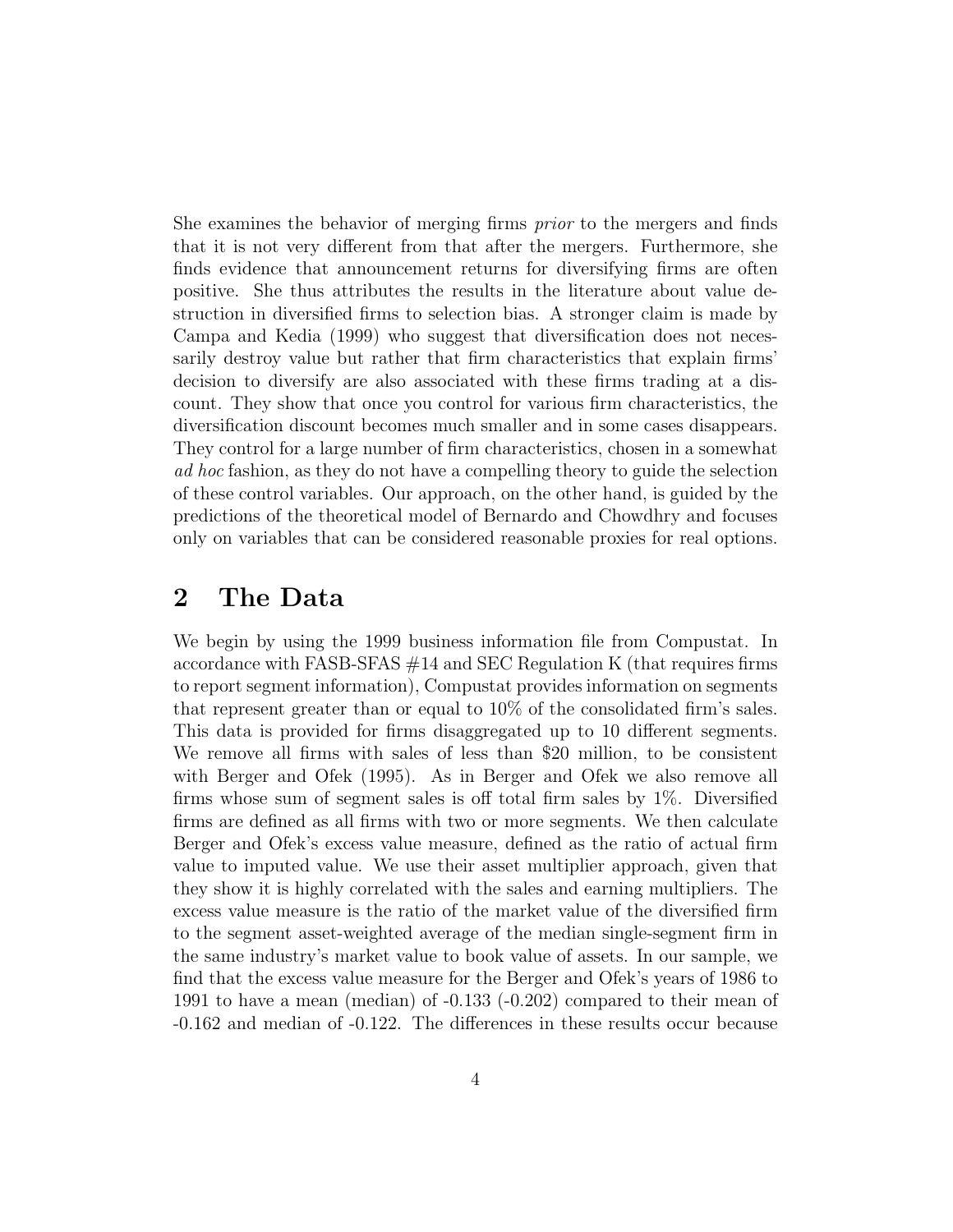the number of firms in the Compustat database have increased over the years as data for more and more firms have been backfilled.

Using Compustat data limits us to using annual observations and since we have data for only 19 years (1980-1998) this yields only 19 observations for examining time series variation in the diversification discount. Therefore, we append the Compustat data with CRSP data. First, we show in Figure 1, that using annual observations, the excess value measure for the diversi fication discount is remarkably similar when we use CRSP data to when we use Compustat data, with a correlation coefficient of 0.93. Thus we expand the number of observations from 19 to 76 by calculating the excess value measure on a quarterly basis by using market value of equity on a quarterly basis using CRSP data. For all accounting variables, we use annual data from Compustat and for each quarter in a given year assign the same value that corresponds to the observation for that year.

We construct the following variables for our empirical tests.

- DD: Log of the ratio of the market value of the diversified firm to the segment asset-weighted average of the median single-segment firm in the same industry's market value to book value of assets.
- $R\&D$ : For each segment of a diversified firm we find the median ratio of R&D expenditures to assets for single-segment firms that compete in that segment. The R&D variable is then simply the segment salesweighted average of these median R&D expenditures to assets ratios.<sup>3</sup>
- Age: For each segment of a diversified firm we find the median age for single-segment firms that compete in that segment. The Age variable is then simply the segment sales-weighted average of these median ages.
- $\bullet$  AvDD: For each quarter, AvDD represents the average over all firms of the variable DD.
- AvR&D: For each year (for all 4 quarters), AvR&D represents the mean over all firms of the variable  $R&D$ .

<sup>&</sup>lt;sup>3</sup>We considered other proxies for real options such as (Assets-Property Plant & Equip $ment)/Assets$  which in some sense is a measure of firm's intangible assets. These variables were highly correlated with the R&D variable, so we do not report any results using these alternative measures.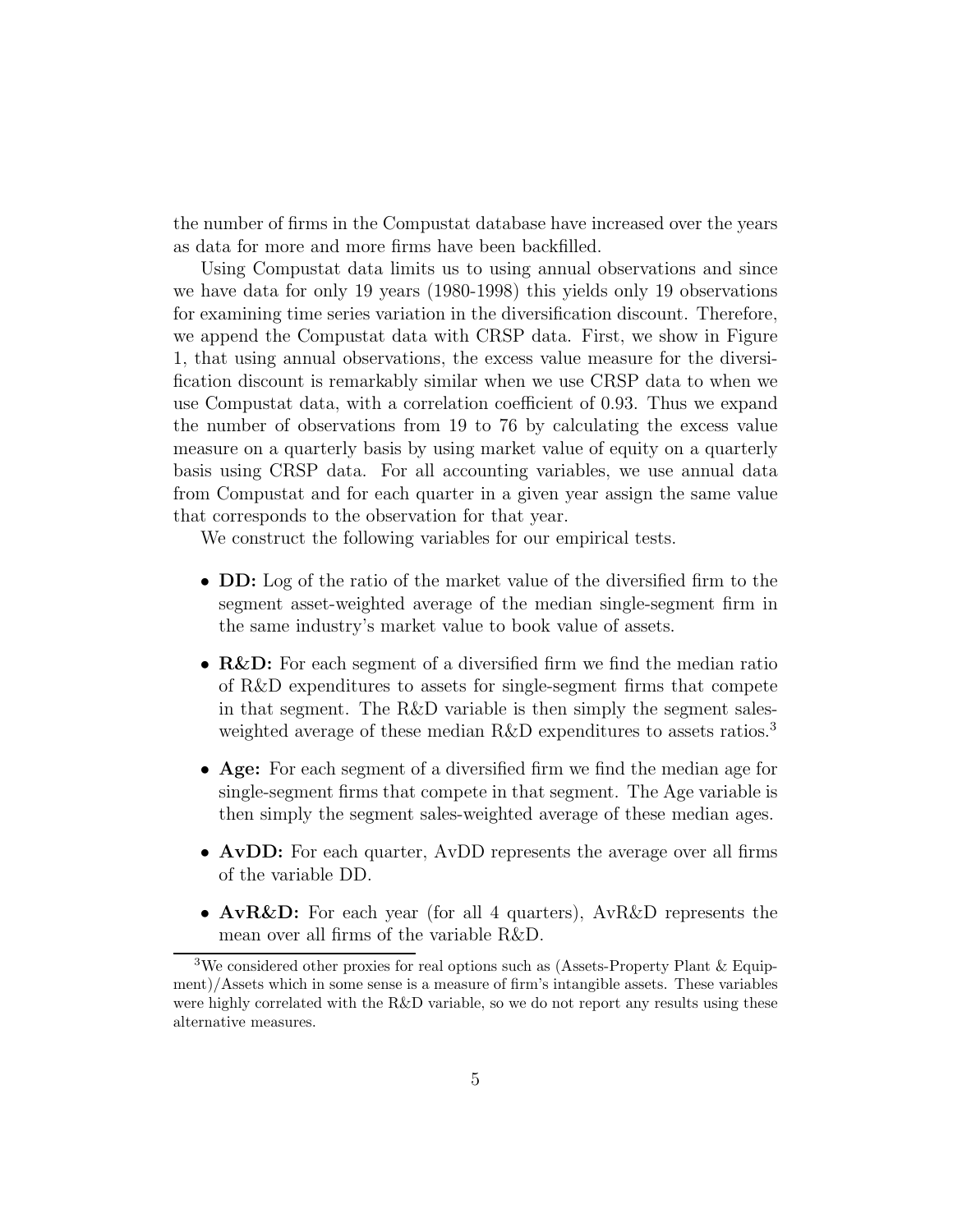- $AvAge:$  For each year (for all 4 quarters), AvAge represents the mean over all firms of the variable Age.
- $\bullet$   $\sigma$ : For each quarter, the standard deviation of the return on the S&P 500.
- AvAge': This variable standardizes the variable AvAge by subtracting its mean and dividing by the standard deviation.
- $\bullet$   $\sigma'$ : This variable standardizes the variable  $\sigma$  by subtracting its mean and dividing by the standard deviation.

## 3 The Evidence

If indeed it is true that the market value of a single-segment firm includes the value of its real options to diversify and expand into other lines of business, then we should expect a positive relation between a measure of firm's real options and the future number of segments in which it operates. To examine this we considered all single segment firms in the year 1980 and grouped them into deciles by their Tobin's  $q$  measure which is a reasonable proxy for their real options. We then followed these firms and calculated the number of segments they operated in for each year from 1981 to 1987. Figure 2 plots the average number of segments for firms in the highest and the lowest  $q$ -deciles. We observe that high q firms in 1980 were indeed more likely to expand into different lines of business than low  $q$  firms. We repeated this procedure for all single-segment ¯rms in the years 1980, 1981, 1982 and so on, and obtained essentially the same result.

We then examine to what extent are multi-segment diversified firms different compared to synthesized firms created by putting together single segment firms that mimic the composition of segments in the diversified firm. We compare four variables, R&D/Assets, Property Plant and Equipment(PPE)/Assets, Cash Flow/Assets and Size, for each diversified firm to its corresponding imputed value for the synthesized firm created by single segment firms. If single-segment firms have greater real options than multi-segment firms we predict that  $R\&D/Assets$  should be greater for the single-segment firms who will optimally invest more than their multi-segment counterparts. Moreover, single-segment firms are likely to have more intangible assets and thus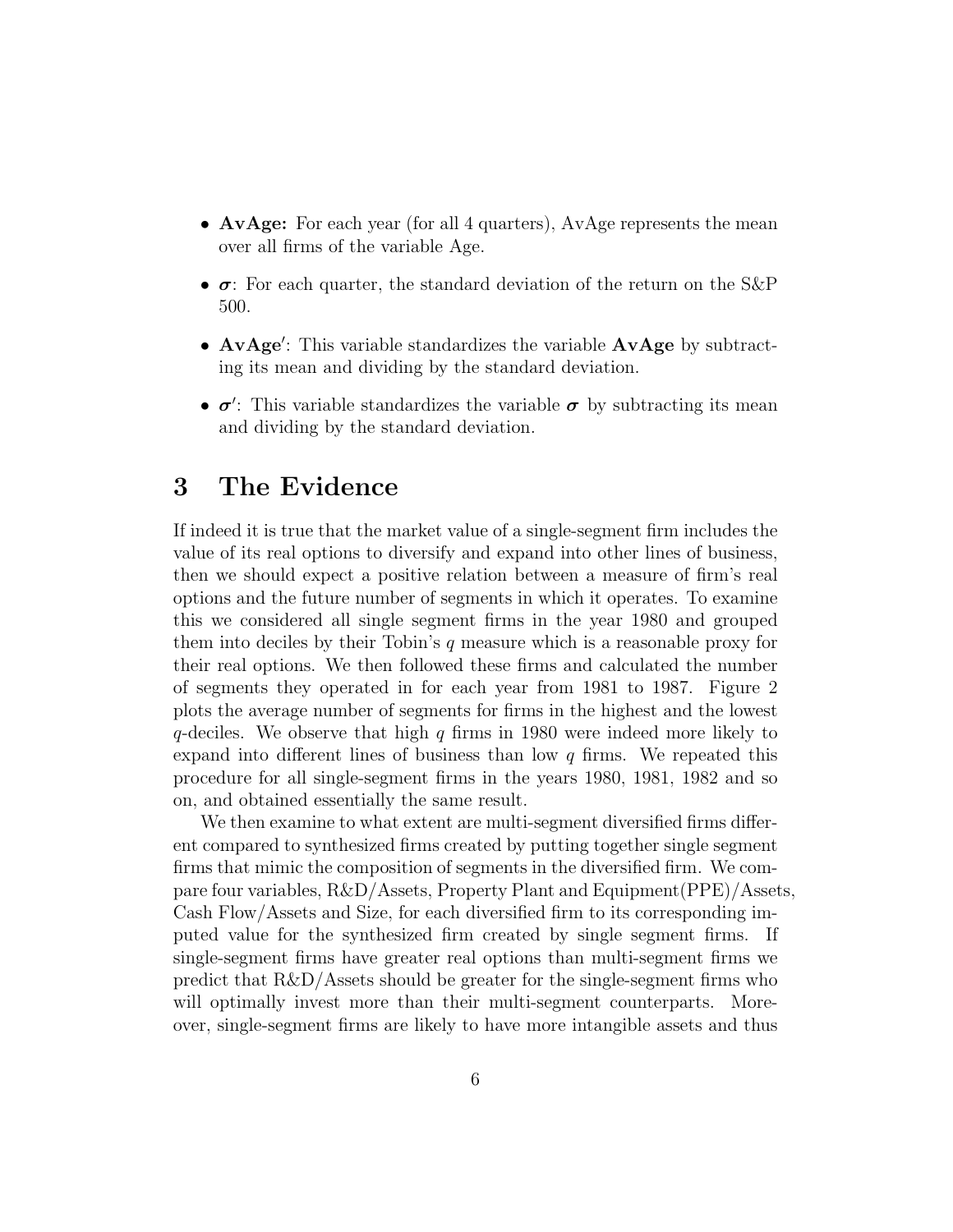PPE/Assets should be smaller. Finally, single-segment firms are likely to be earlier in their life cycle so Cash Flow/Assets and Size should be smaller. As predicted, Table 1 shows that diversified firms have smaller  $R&D/A$ ssets, and larger PPE/Assets, Cash Flow/Assets and Size, compared to the equivalent synthesized firms. These results are consistent with our conjecture that multi-segment firms consist of segments that have smaller real options compared to the corresponding median single-segment firms.

We then begin by exploring to what extent the cross sectional variation in the diversification discount can be explained by proxies for firm's real options such as firm  $age<sup>4</sup>$  and R&D expenditures of the single-segment firms in the industries in which the diversified firms operate. We perform two tests of this intuition. In the first test, we run a panel regression of all firms and all quarters with the diversification discount DD as the dependent variable and R&D, Age and the standard deviation of the market return  $\sigma$  as the independent variables. If the diversification discount is to be related to proxies for real options, we expect the coefficient on  $R&D$  to be positive, the coefficient on Age to be negative, and the coefficient on  $\sigma$  to be positive. In the second test, we replaced the market volatility with quarter dummies (one can not include both as they are collinear). The coefficients on the quarter dummies represent the marginal impact on the diversification discount for the year that is not explained by cross-sectional variation in Age and R&D. We will use the coefficients on the quarter dummies later to do robustness checks. Table 2 presents these results (we do not show the coefficients for quarter dummies).

We are not only interested in explaining the cross-sectional variation in diversification discount at the firm level but also the time-series variation in the Average Diversification Discount  $(AvDD)$  at the aggregate level. To examine this, we first run OLS regressions of AvDD on Av R&D, AvAge and the standard deviation of the market return  $\sigma$ . We run both univariate as well as multivariate regressions both with and without an interaction term. Table 3 provides the correlation matrix for the independent variables. Notice that the interaction term  $AvAge^*\sigma$  is highly correlated with  $\sigma$ . This is because the time series variation in Age is relatively small compared to the variation in  $\sigma$ .

 $4Bernardo$  and Chowdhry (1999) argue that the diversification discount should be greater when the comparable firms in each segment are younger because these firms have much more valuable real options.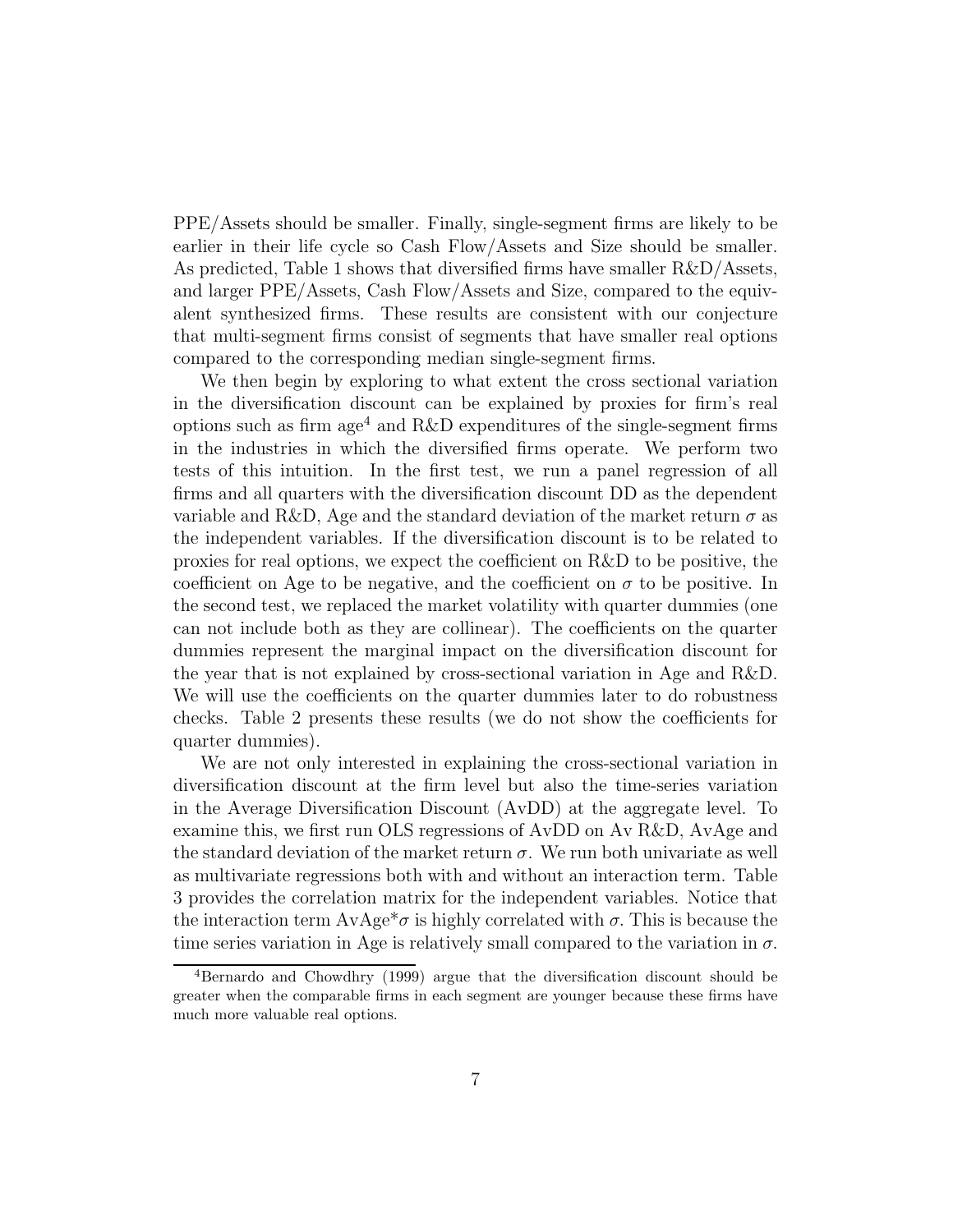Therefore we first standardize the two variables and construct the interaction term  $AvAge'^*\sigma'$  which we observe in Table 3 is not highly correlated with other independent variables we include in the regressions. Table 4 summarizes the results of these regressions.<sup>5</sup> We find that  $AvR\&D$  has a positive and statistically significant impact on the diversification discount and the standard deviation of market return has a positive and significant impact on the diversification discount. Finally, when we include an interaction term and find that the younger the comparable single-segment firms, the greater the impact of market volatility on the diversification discount. This is also consistent with the Bernardo and Chowdhry (1999) hypothesis that younger firms have greater real option opportunities so they benefit more from high market volatility environments. Finally, we perform robustness check by regressing the coefficients on the quarter dummies as the dependent variable to replace AvDD. Recall, the coefficients on the quarter dummies control for  $cross-sectional$  variation in R&D and Age. This alternative specification does not significantly alter the results (not reported here) which is not surprising as the correlation coefficient between AvDD and quarter dummies is over 0.99. The results in Table 4 help us explain the time-series variation in the Average Diversification Discount net of cross-sectional effects of R&D and Age.

# 4 Concluding Remarks

Many papers in the literature suggest that the diversification discount reflects inefficiencies in diversified firms caused by agency problems between managers and shareholders. We argue instead that the measured discount may also reflect the fact that the market value of single-segment firms include the value of real options to diversify and expand in other segments whereas multi-segment diversified firms have perhaps exhausted their options to diversify and expand. We provide three pieces of evidence consistent with this prediction. First, we show a positive relation between a measure of firm's real options and the future number of segments in which it operates. Second, we find that multi-segment firms consist of segments that have smaller real options compared to the corresponding median single-segment firms by showing

<sup>&</sup>lt;sup>5</sup>For brevity, we do not show results when an interaction term for the variables R&D and  $\sigma$  is included as it turns out to be not important.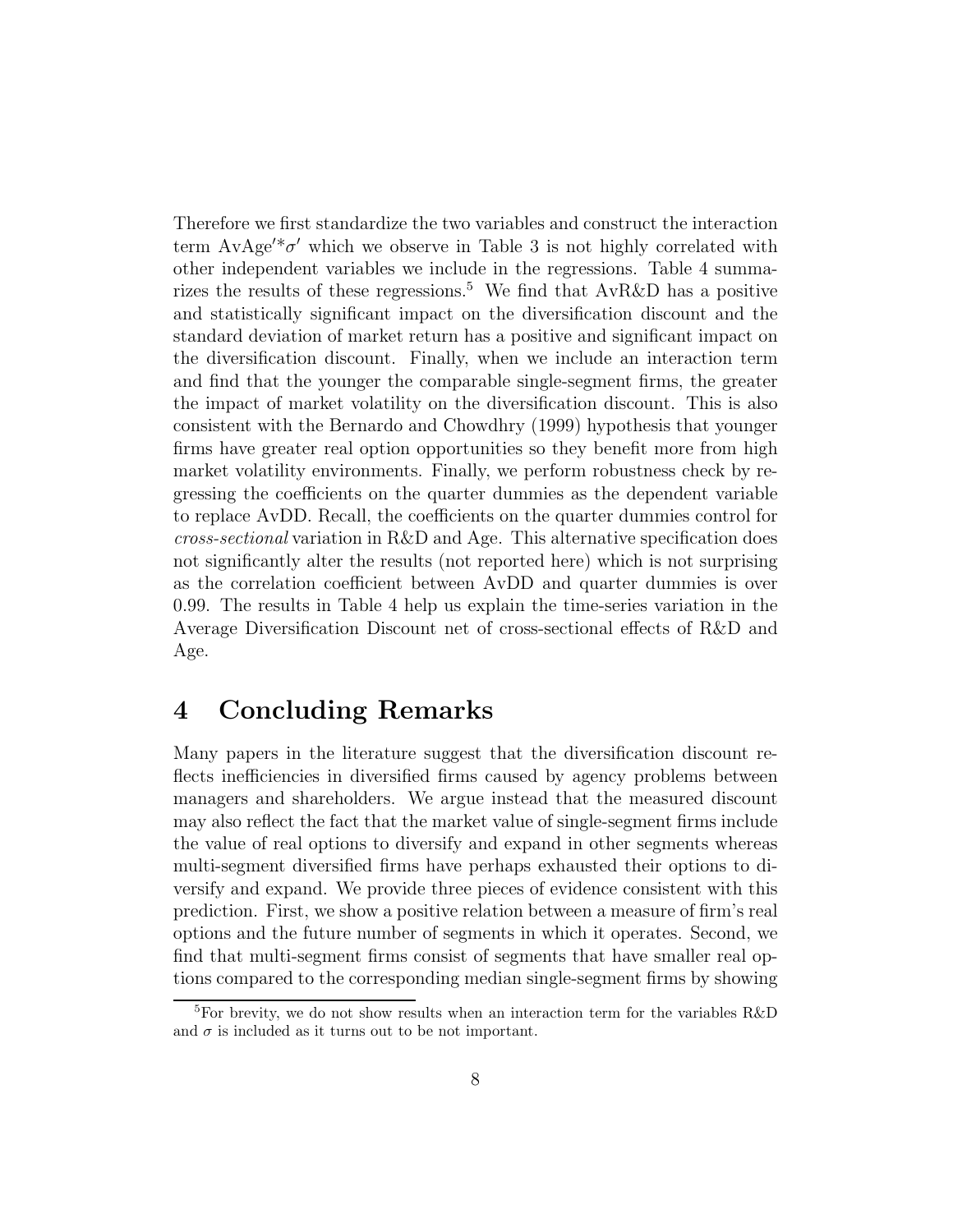that diversified firms spend less on  $R&D$ , have larger fraction of assets that are tangible, generate larger cash flows and are bigger in size compared to the equivalent synthesized firms. Third, we find that the diversification discount is increasing in  $R&D$  expenditures of single-segment firms, decreasing in the age of the single-segment firms, and increasing in market volatility which are all proxies for real options.

While we have analyzed some broad measures of real options in this paper, future research efforts might consider other measures of real options such as those considered in Constantinides and Ye (1998) to further refine the tests.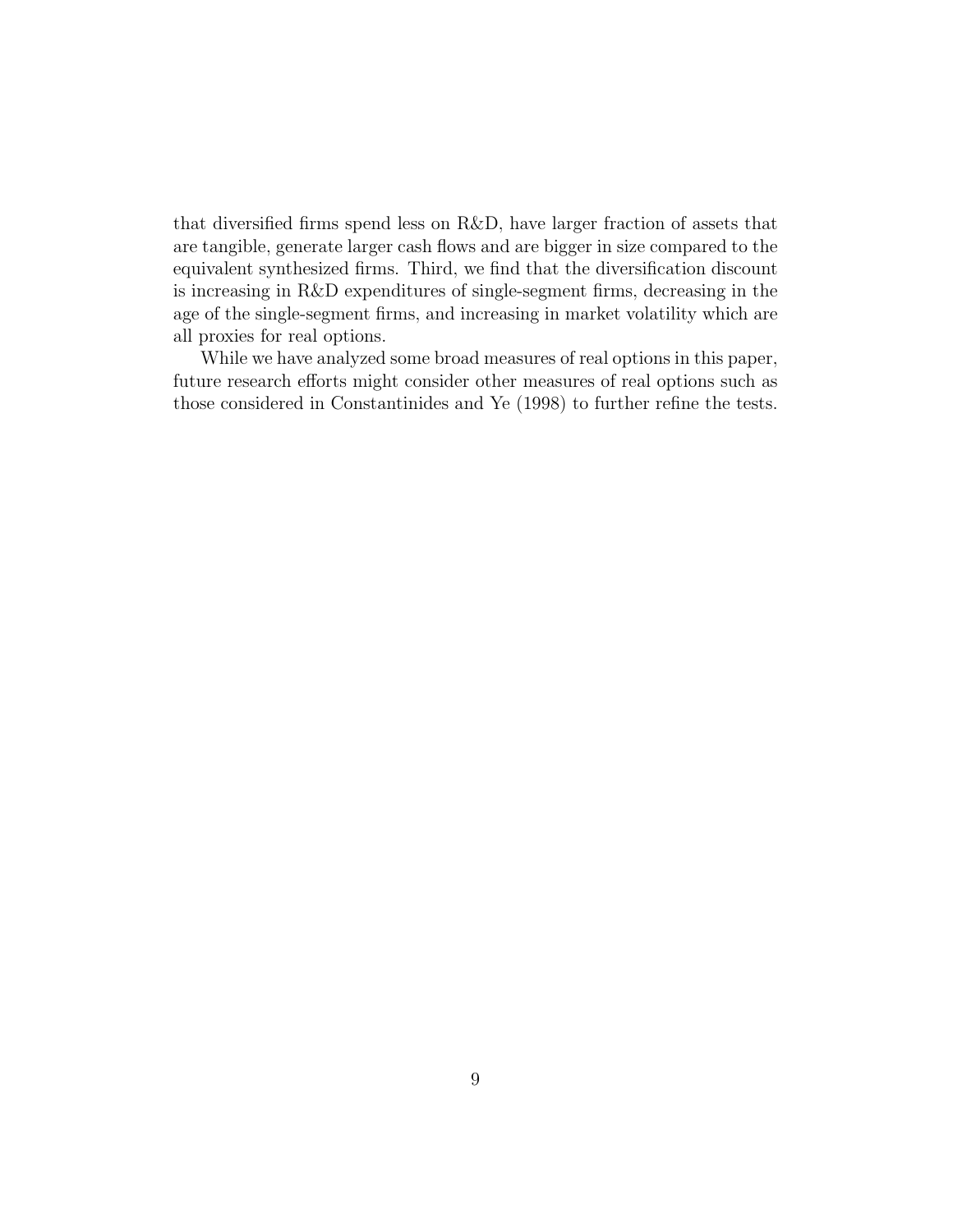

Figure 1: Diversification Discount using Compustat vs. CRSP Data

Figure 1: Average Diversification Discount by Year using Compustat vs.  $\ensuremath{\mathsf{CRSP}}$  data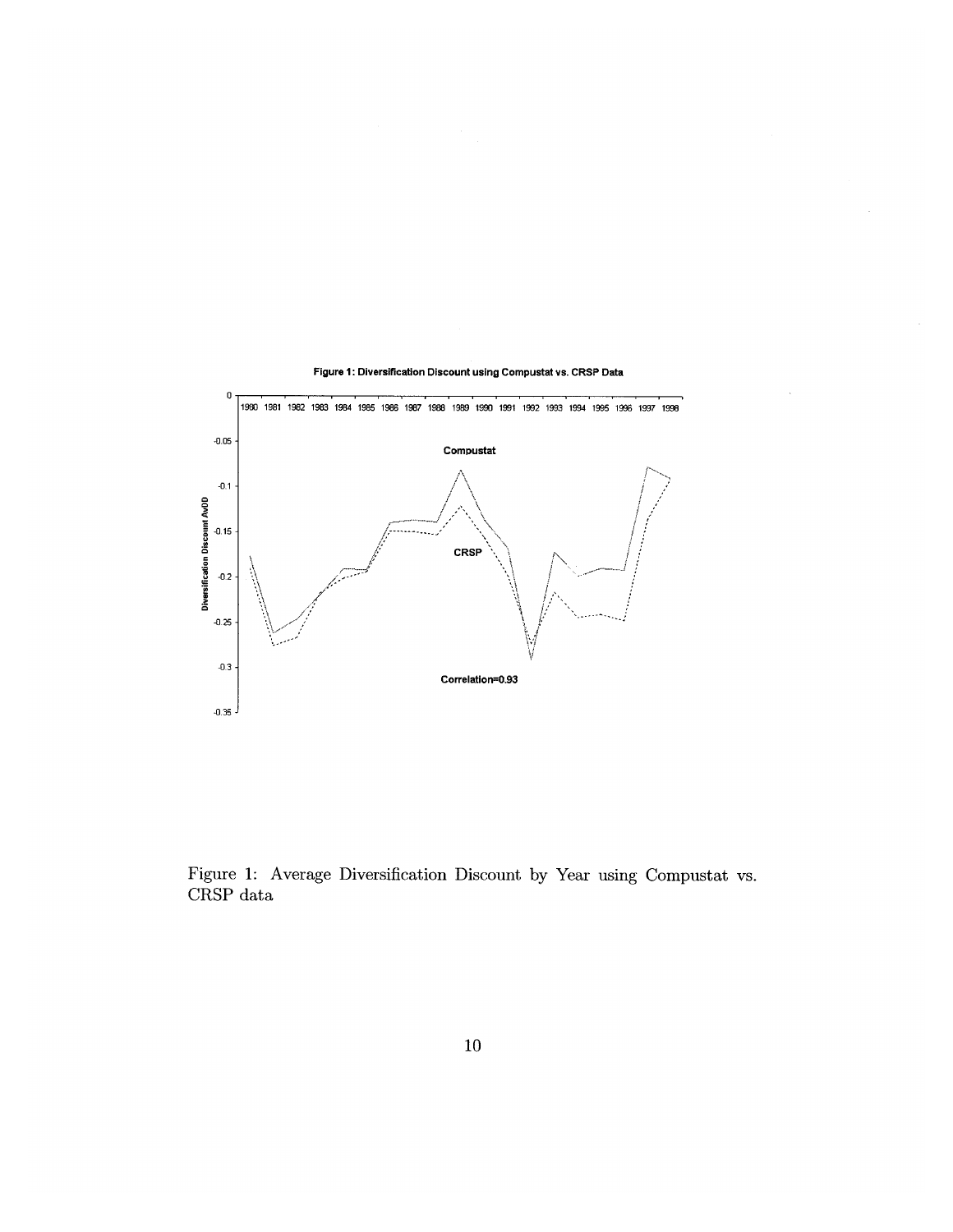

Figure 2: Number of segments over the years for single segment firms in  $1980\,$ in the highest and lowest  $q\mbox{-deciles}$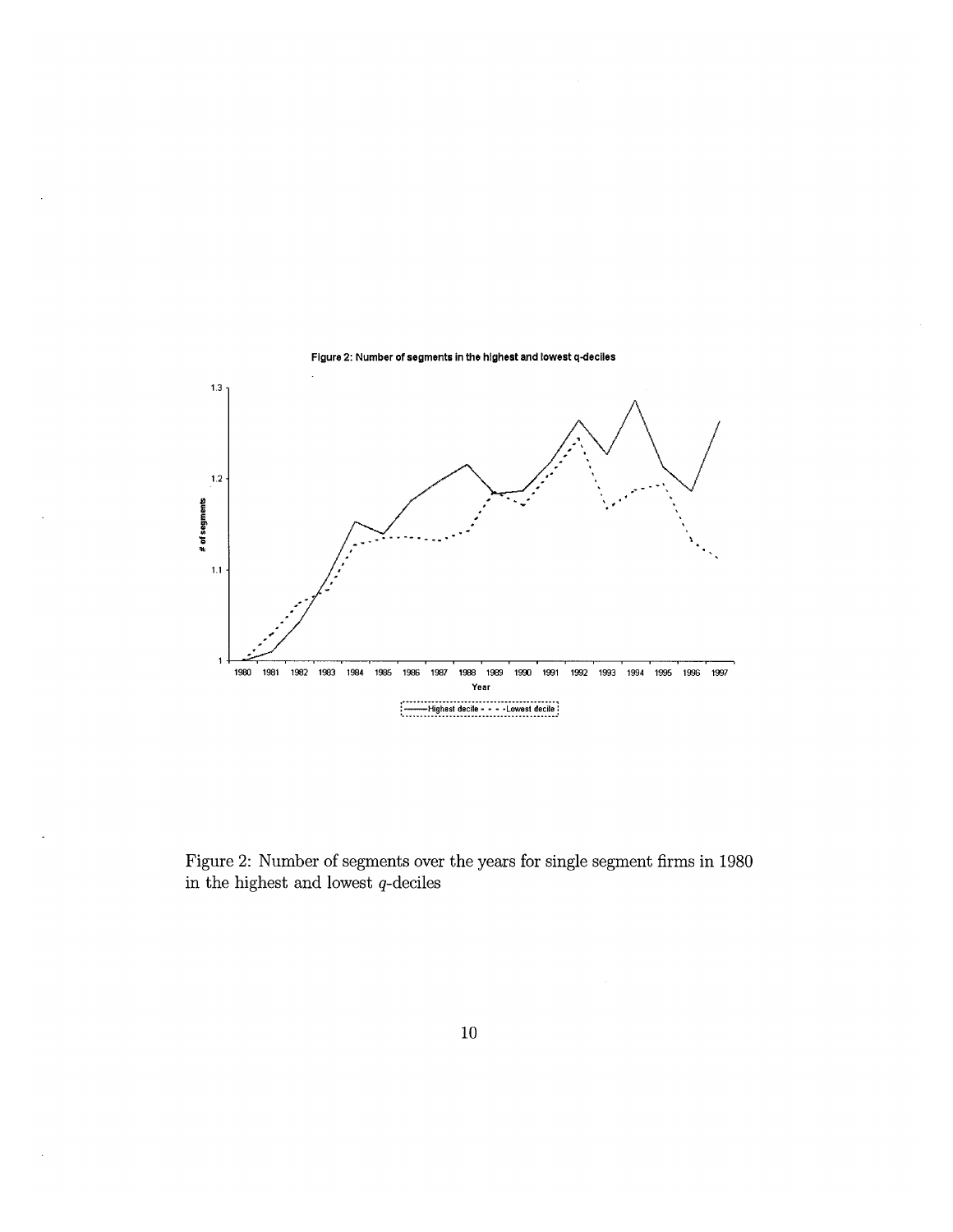|                    | Diversified Firm | Synthesized Firm t-statistic for |            |
|--------------------|------------------|----------------------------------|------------|
|                    | Mean             | Mean                             | difference |
| $R&D/A$ ssets      | 0.030            | 0.033                            | $-6.44$    |
| PPE/Assets         | 0.627            | 0.558                            | 28.40      |
| Cash $Flow/Assets$ | 0.148            | 0.110                            | 36.03      |
| Size (ln Assets)   | 5.862            | 4.156                            | 73.84      |

Table 1  $\mbox{Differences between multi-segment diversified firms and synthesized firms}$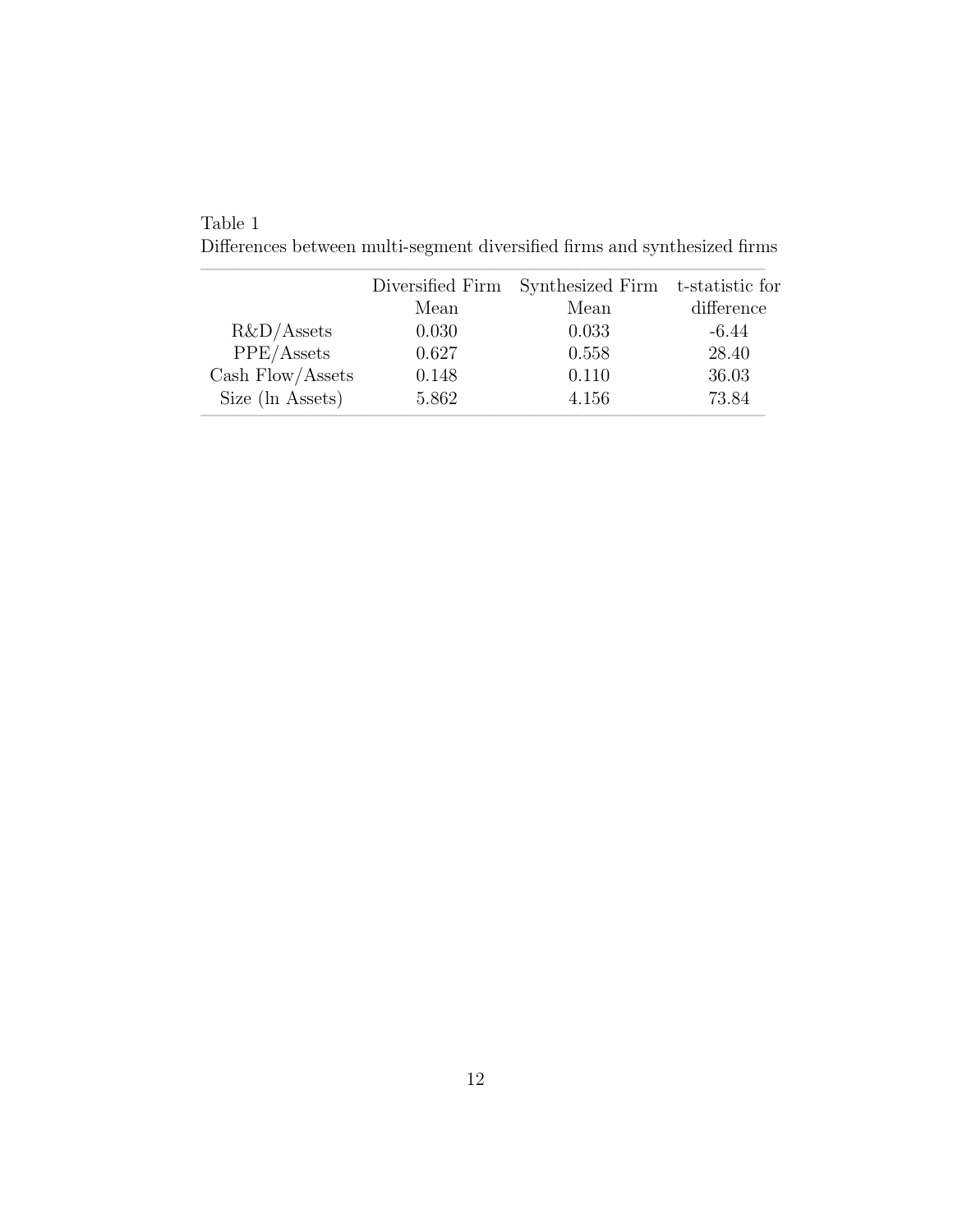|   | Intercept R&D |          | Age                                      | $\sigma$ | Dummies  | $\mathbf N$ | Adj. $R^2$ |
|---|---------------|----------|------------------------------------------|----------|----------|-------------|------------|
|   | $-0.167$      |          | $-0.255 - 0.007$                         | 0.284    |          | 76918       | $0.31\%$   |
|   |               |          | $(-22.33)$ $(-3.43)$ $(-13.05)$ $(8.24)$ |          |          |             |            |
| 9 | $-0.029$      | $-0.374$ | $-0.007$                                 |          | Not.     | 76918       | $1.10\%$   |
|   | $(-1.81)$     |          | $(-4.99)$ $(-13.27)$                     |          | reported |             |            |
|   |               |          |                                          |          |          |             |            |

|||||||||||||||||||||||||||||||

Table 2 OLS Panel Regressions of Diversification Discount

Numbers in parentheses are t-statistics.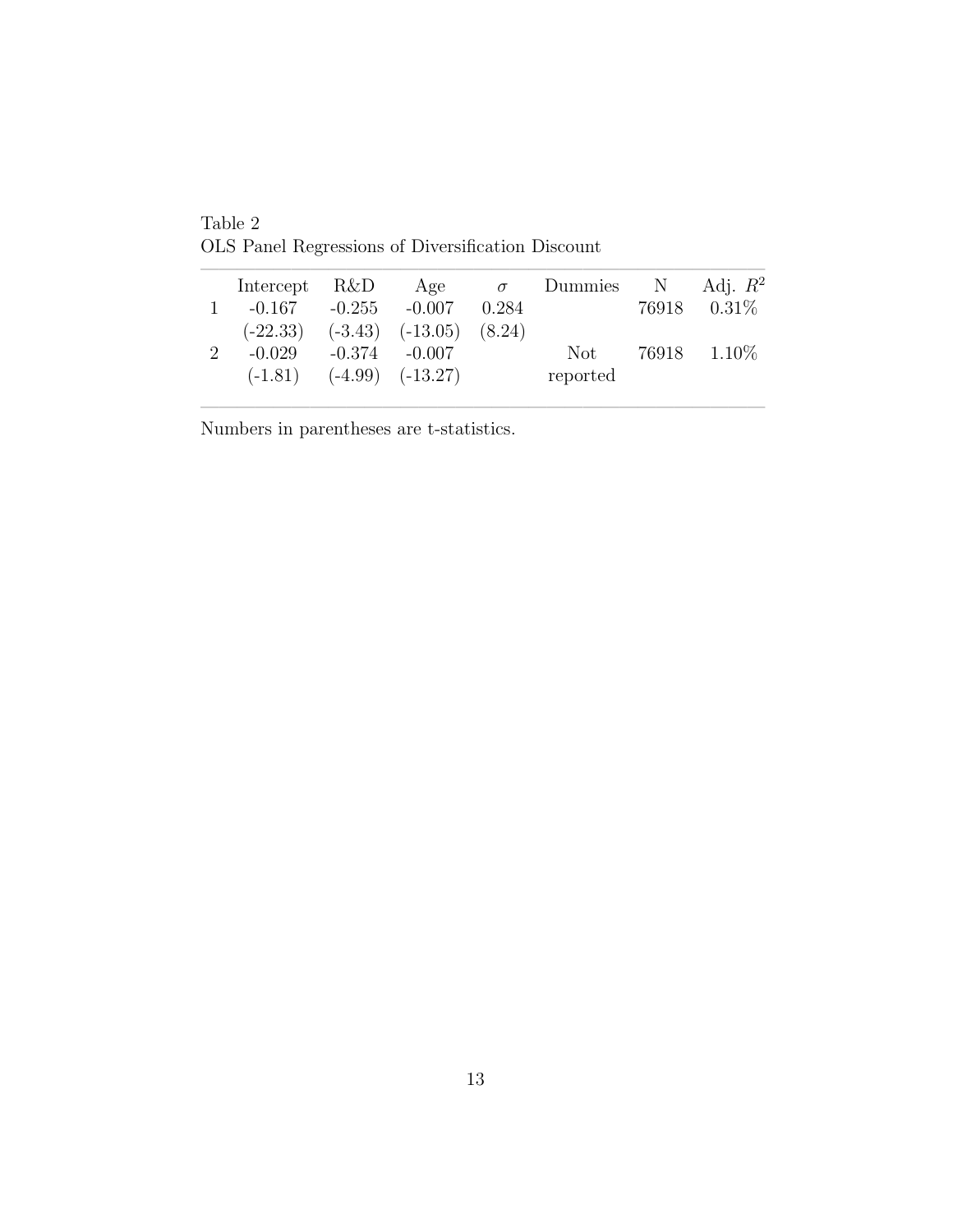Table 3 Correlation Matrix

|                   | $AvR&D$ $AvAge$ |         | $\sigma$ |      | $AvAge^* \sigma$ $AvAge'^* \sigma'$ |
|-------------------|-----------------|---------|----------|------|-------------------------------------|
| AvR&D             | 1.00            |         |          |      |                                     |
| AvAge             | $-0.58$         | 1.00    |          |      |                                     |
| $\sigma$          | $-0.05$         | $-0.05$ | 1.00     |      |                                     |
| $AvAge^*\sigma$   | $-0.21$         | 0.18    | 0.97     | 1.00 |                                     |
| $AvAge'^*\sigma'$ | $-0.23$         | $-0.08$ | $-0.26$  | 0.93 | 1.00                                |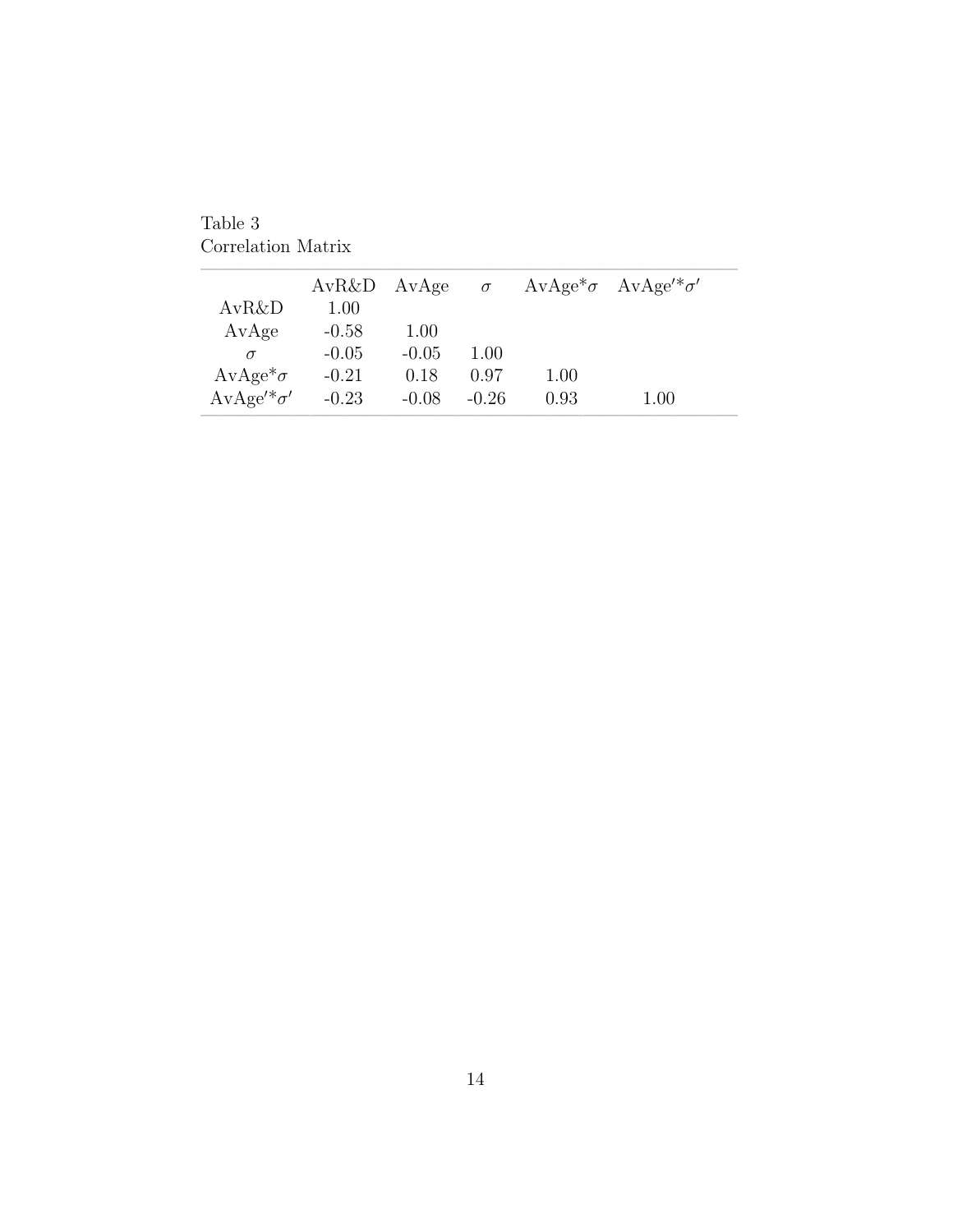|                | Intercept  | $AvR\&D$ | AvAge     | $\sigma$ | $AvAge'^*\sigma'$ | N  | Adj. $R^2$ |
|----------------|------------|----------|-----------|----------|-------------------|----|------------|
| 1              | $-0.32$    | 4.33     |           |          |                   | 76 | 10%        |
|                | $(-8.11)$  | (3.09)   |           |          |                   |    |            |
| $\overline{2}$ | $-0.16$    |          | $-0.0045$ |          |                   | 76 | $-0.7\%$   |
|                | $(-2.02)$  |          | $(-0.67)$ |          |                   |    |            |
| 3              | $-0.23$    |          |           | 0.27     |                   | 76 | $6.8\%$    |
|                | $(-15.74)$ |          |           | (2.54)   |                   |    |            |
| $\overline{4}$ | $-0.36$    | 4.54     |           | 0.29     |                   | 76 | 18.3%      |
|                | $(-8.97)$  | (3.38)   |           | (2.88)   |                   |    |            |
| 5              | $-0.16$    |          | 0.0037    | 0.27     |                   | 76 | $6.1\%$    |
|                | $(-2.71)$  |          | (0.57)    | (2.59)   |                   |    |            |
| 6              | $-0.51$    | 6.15     | 0.0125    | 0.30     |                   | 76 | 20.3%      |
|                | $(-5.10)$  | (3.76)   | (1.69)    | (3.07)   |                   |    |            |
| 7              | $-0.17$    |          | $-0.0059$ | 0.16     | $-0.029$          | 76 | 20.6%      |
|                | $(-2.98)$  |          | $(-0.98)$ | (1.59)   | $(-3.81)$         |    |            |
| 8              | $-0.41$    | 4.42     | 0.0064    | 0.22     | $-0.021$          | 76 | 26.5%      |
|                | $(-3.82)$  | (2.60)   | (0.85)    | (2.16)   | $(-2.66)$         |    |            |
|                |            |          |           |          |                   |    |            |

Table 4 OLS Regressions of Average Diversification Discount (1980Q1-1998Q4)

Numbers in parentheses are t-statistics.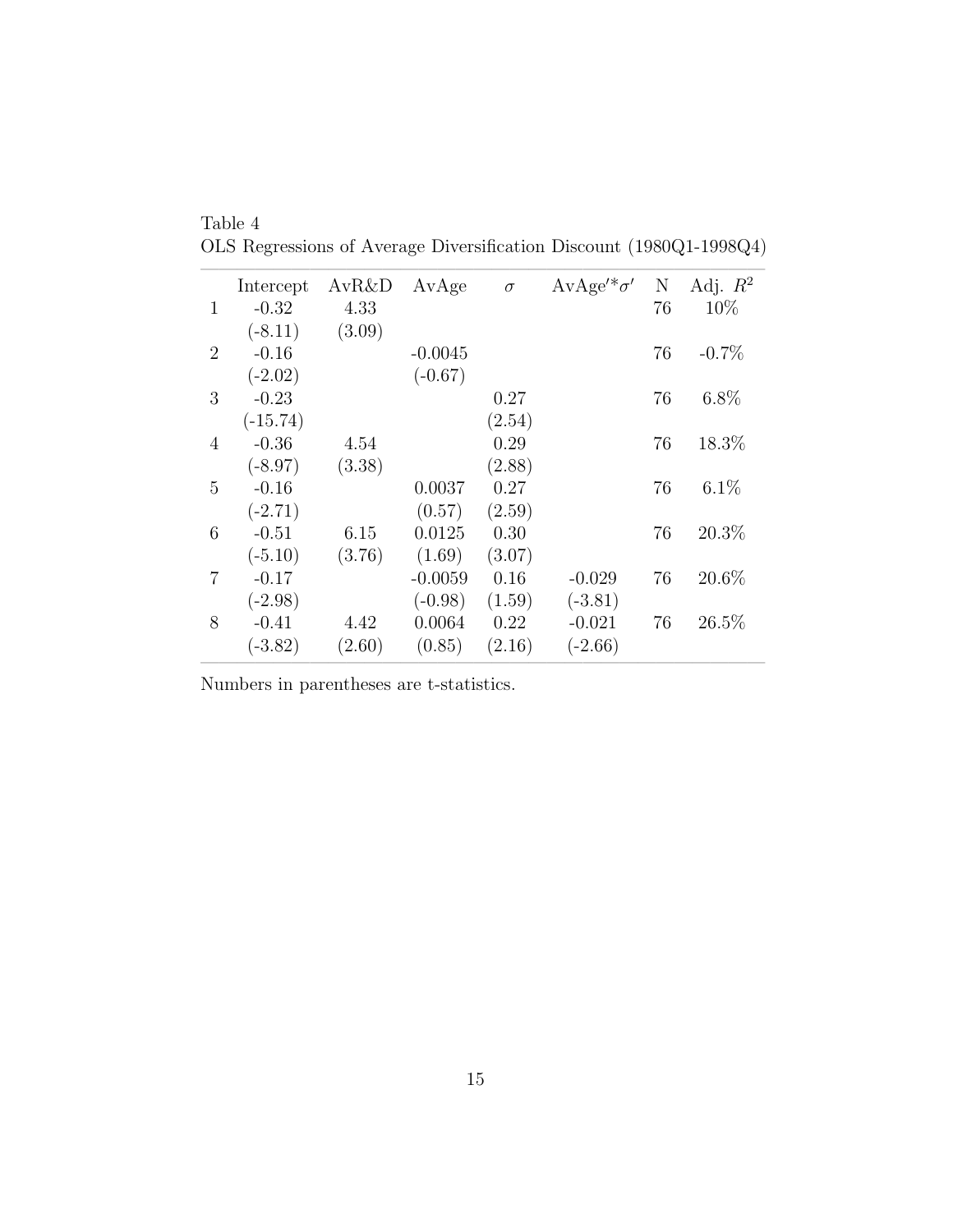#### References

- 1. Barney, J. 1991. Firm resources and sustained competitive advantage. Journal of Management: 99-120.
- 2. Berger, P., and Ofek, E. 1995. Diversification's effect on firm value. Journal of Financial Economics 37: 39-65.
- 3. Bernardo, A. and B. Chowdhry. 1999. Resources, Real Options and Corporate Strategy. Working Paper, The Anderson School at UCLA.
- 4. Campa, J. M. and S. Kedia. 1999. Explaining the Diversification Discount. Working Paper, Harvard Business School.
- 5. Chevalier, J. A. 1999. Why do firms undertake diversifying mergers? An examination of the investment policies of merging firms. Working Paper, Graduate School of Business, University of Chicago.
- 6. Collis, D. J., and Montgomery, C.A. 1998. Corporate Strategy: A Resource-Based Approach. Boston: Irwin/McGraw Hill.
- 7. Constantinides, G. M. and Jianming Ye. 1998. Real Options and the Value of the Firm. Working Paper, Graduate School of Business, University of Chicago.
- 8. Denis, D.J., D.K. Denis, and A. Sarin. 1997. Agency problems, equity ownership, and corporate diversification. *Journal of Finance* 52: 135-160.
- 9. Dixit, A., and Pindyck, R. 1994. Investment under Uncertainty. Princeton: Princeton University Press.
- 10. Lamont, O. 1997. Cash flow and investment: evidence from internal capital markets. Journal of Finance 52: 83-109.
- 11. Lang, L., and Stulz, R. 1994. Tobin's q, corporate diversification, and firm performance. Journal of Political Economy 102: 1248-1280.
- 12. Matsusaka, J. G. 1998. Corporate diversification, value maximization, and organizational capabilities. USC Working Paper, August.